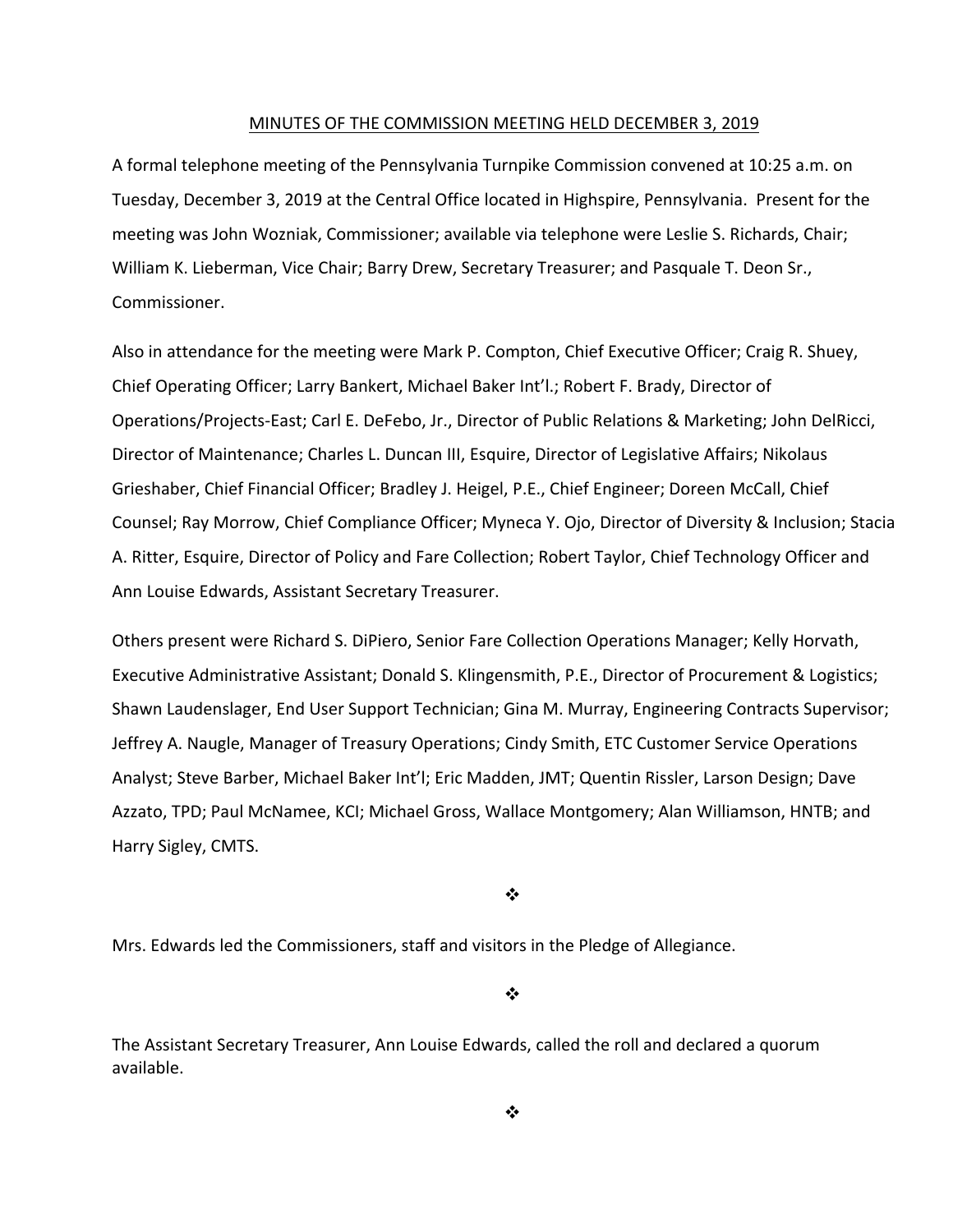#### MINUTES OF THE MEETING‐DECEMBER 3, 2019 **2** | Page

### SUNSHINE ANNOUNCEMENT

The Commissioners met in Executive Session prior to today's Formal Agenda Session to consider matters of personnel, which included a promotion, new hires and vacancies.

The Commissioners also engaged in non‐deliberative, informational discussions regarding various actions and matters, which have been approved at previous public meetings.

### PUBLIC COMMENT

Mrs. Edwards: The public is welcome to address the Commission regarding items listed on the Agenda or other items not listed on the Agenda that are within the Commission's authority or control. In order to conduct an orderly and effective meeting, all persons wishing to address the Commission should have signed in a requested time to speak. If you have not done so, you are invited to do so at this time.

❖

There were no requests to address the Commission.

 $\frac{1}{2}$ 

### MINUTES OF THE MEETING

Motion‐That the Minutes of the meeting held November 19, 2019 be approved and filed as submitted‐ was made by Commissioner Wozniak, seconded by Commissioner Deon, and passed unanimously.

 $\frac{1}{2}$ 

# COMMUNICATIONS

Motion‐That the Commission approves the memo received from the Chief Counsel‐was made by Commissioner Wozniak, seconded by Commissioner Deon, and passed unanimously.

# $\bullet^{\bullet}_{\bullet} \bullet$

# PERSONNEL

Motion‐That the Commission approves the Personnel as submitted‐was made by Commissioner Wozniak, seconded by Commissioner Deon, and passed unanimously.

 $\bullet^{\bullet}_{\bullet} \bullet$ 

UNFINISHED BUSINESS No Unfinished Business to consider.

❖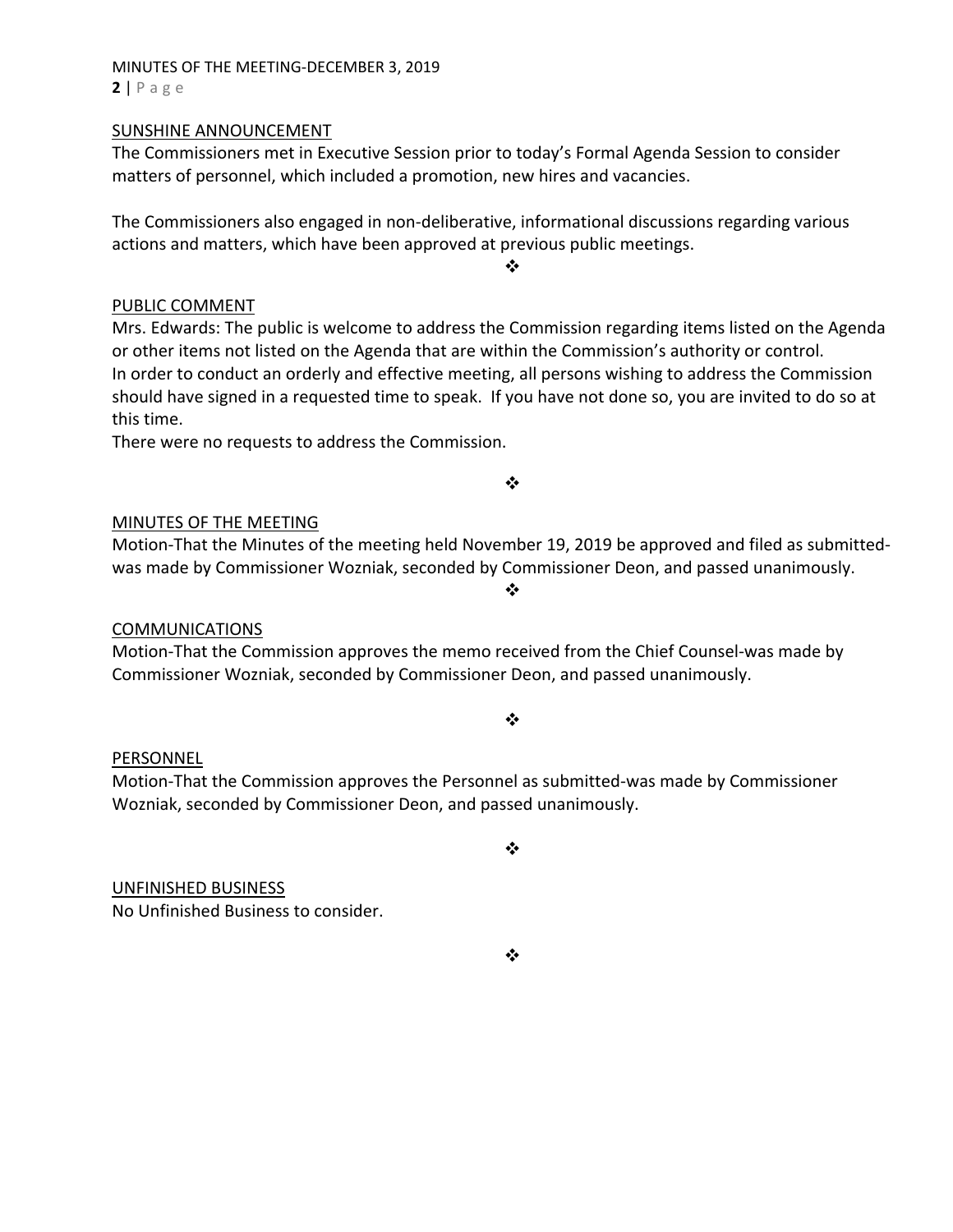### NEW BUSINESS

### OPEB TRUSTEES

Motion‐That the Commission approves the reappointment of the following individuals as Trustees for the PTC Retiree Medical Trust for Other Post‐Employment Benefits (OPEB), for the term January 3, 2020 to January 3, 2022: Commissioner Pasquale T. Deon, Sr. Chief Financial Officer Nikolaus Grieshaber Chief Counsel Doreen McCall

Assistant CFO/Accounting & Budget Anthony Maun

‐was made by Commissioner Wozniak, seconded by Commissioner Deon, and approved unanimously.

#### $\bullet^{\bullet}_{\mathbf{a}^{\bullet}}$

### AGREEMENTS

Motion‐That the Commission approve the negotiation and execution of the Amendment and Agreements for the items listed in memos "a" through "c":

- a. Amendment to our agreement with TransCore for cashless tolling implementation services to increase the amount authorized for Engineering Change Orders (ECO) by \$3,500,000.00 over 10 years; and exercise the option to implement its cashless tolling solution at MP A123.40 (in one direction) through the ECO process;
- b. Interagency Reimbursement Agreement with the Pennsylvania Department of Transportation (PennDOT) to reimburse PennDOT the costs for construction of the improvements at the S.R. 50 Interchange that are required as part of the Southern Beltway project; at an approximate reimbursement of \$161,385.21;
- c. Reimbursement Agreement with SEPTA for SEPTA to reimburse the Commission the actual fees and costs associated with the engineering review services on SEPTA's design of its Norristown high‐ speed line extension a/k/a King of Prussia Extension.

‐was made by Commissioner Wozniak, seconded by Commissioner Deon, and passed unanimously.

 $\bullet^{\bullet}_{\bullet} \bullet$ 

# RIGHT‐OF‐WAY REQUEST

Motion-That the Commission approves the Right-of-Way Requests for the items listed in memos "a" through "c":

a. Settlement of Right‐of‐Way #14206‐D (Manoj S. and Tanuja Lekhwani), a partial take parcel necessary for the total reconstruction project from MP 40.00 to MP 48.00 by authorizing payment of \$50,000.00 representing delay damages and settlement of the claim to Babst Calland Clements and Zomnir, P.C. escrow agent; authorize the appropriate Commission officials to execute the Settlement Agreement and General Release as reviewed and approved by the Legal Department; and payment of the settlement amount is contingent upon Condemnees' delivery of an executed Settlement Agreement and General Release;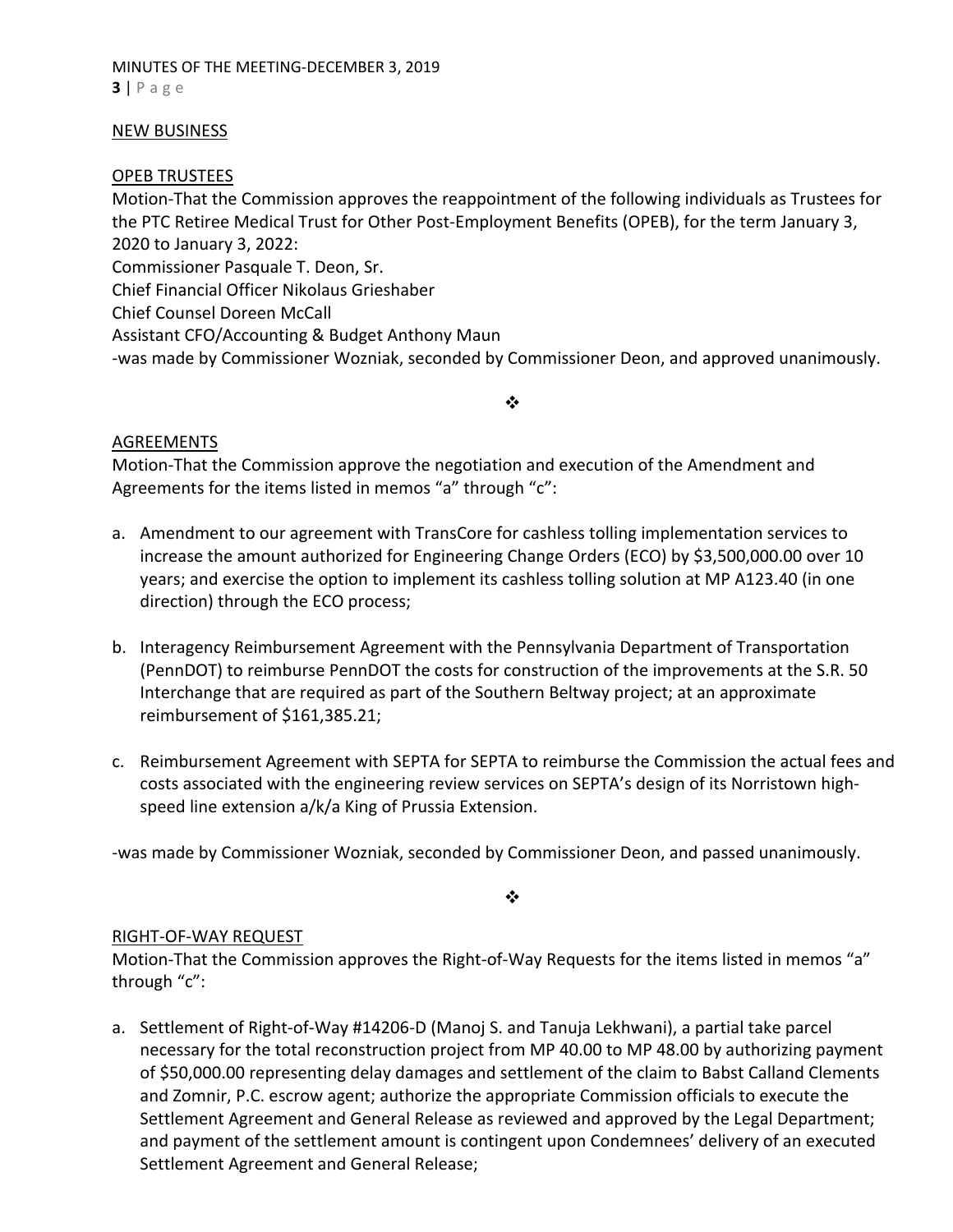MINUTES OF THE MEETING‐DECEMBER 3, 2019

- **4** | Page
- b. Settlement of Right‐of‐Way #17910 (Dale Hilty), a total take parcel necessary for construction of the Southern Beltway, U.S. 22 to I‐79, by authorizing payment of \$139,000.00 representing delay damages and settlement of the claim to Dale Hilty and Taczak Law Office, LLC; authorize the appropriate Commission officials to execute the Settlement Agreement and General Release as reviewed and approved by the Legal Department; and payment of the settlement amount is contingent upon the Condemnee's delivery of an executed Settlement Agreement and General Release;
- c. Acquisition of Right‐of‐Way #14S287‐1 (Robert W. Wilson; Regina Spalla, tenant), a total take parcel necessary for construction of the Mon/Fayette Expressway, Rt. 51 to I‐376, by authorizing payment of \$36,120.00 representing the down payment supplement to Regina Spalla; authorize the appropriate Commission officials to execute all required documents; and authorize the payment of additional statutory damages as calculated by the Right‐of‐Way Administrator and approved by the Chief Counsel.

‐was made by Commissioner Wozniak, seconded by Commissioner Deon, and passed unanimously.

# $\frac{1}{2}$

# INVOICE PAYMENT

Motion‐That the Commission approves payment of the invoice from the PA Department of Labor and Industry for the 2019 Notice of Assessment from the Bureau of Workers' Compensation, in the amount of \$75,776.00, for the Workers' Compensation Administration Fund‐was made by Commissioner Wozniak, seconded by Commissioner Deon, and passed unanimously.

❖

# PURCHASE ORDERS

Motion‐That the Commission approves a Change Order and Issue Purchase Orders for the items listed in memos "a" through "f":

- a. Genetec DVRs, utilizing the Commonwealth's contract with Berkshire Systems Group, Inc.; at a total award of \$224,256.00;
- b. Change Order for transfer switch maintenance, service, and repair (through March 2022) with Asco Services, Inc., for systemwide transfer switch repairs and replacement parts; at a cost of \$140,000.00;
- c. Stop Loss insurance coverage, exercising the option to renew the agreement for an additional year (January 1, 2020 – December 31, 2020) with Avalon Insurance Company; at a cost of \$725,182.00;
- d. Line paint, to add funding since DGS extended the contract through February 28, 2020; at a cost of \$275,000.00;
- e. ServiceNow subscription (January 15, 2020 January 14, 2021), utilizing the Commonwealth's contract with CDW Government LLC; at a cost of \$307,966.50;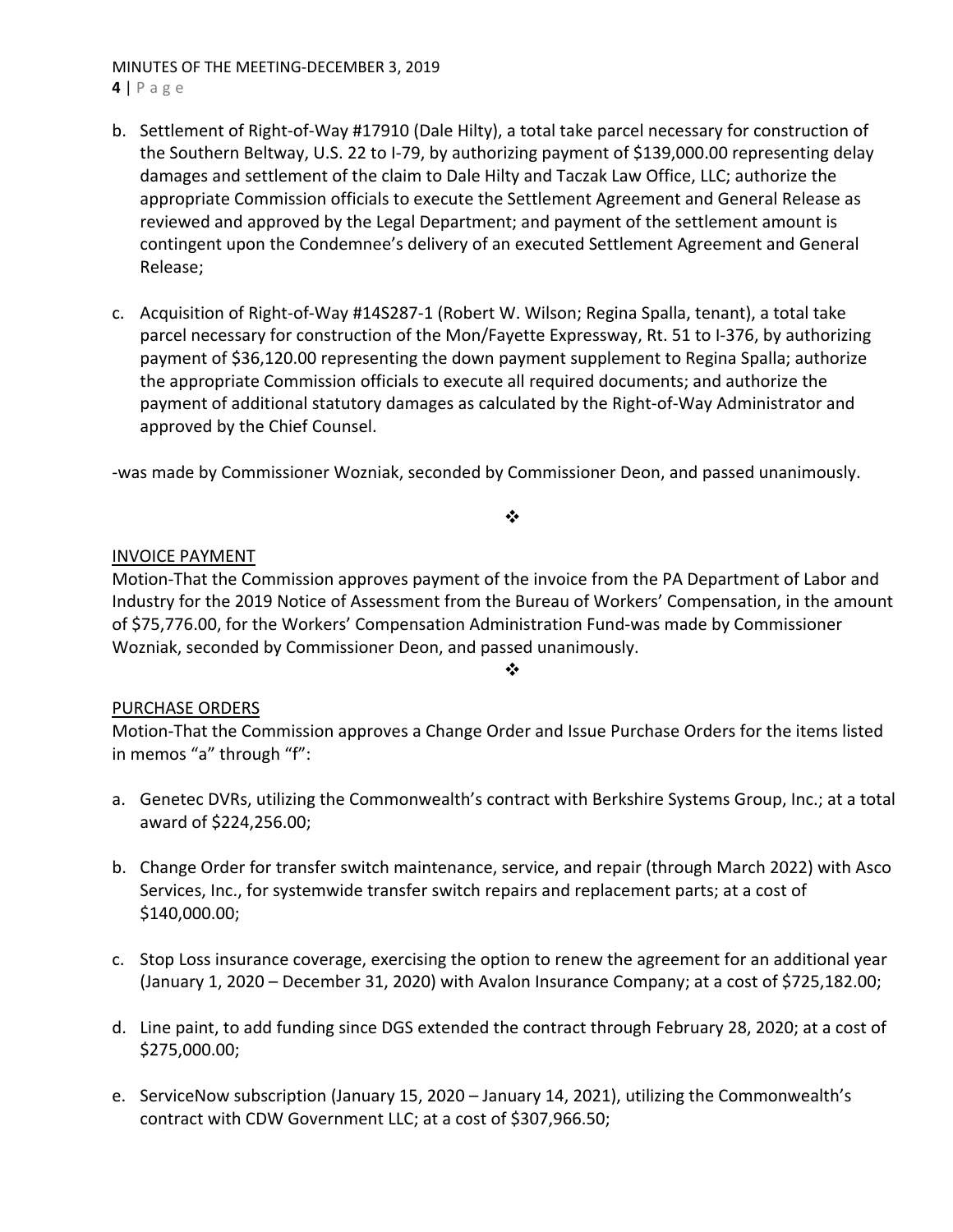### MINUTES OF THE MEETING‐DECEMBER 3, 2019 **5** | Page

f. Seven (7) Freightliner stake body trucks; utilizing the Commonwealth's contract with Freightliner WS of Harrisburg; at a cost of \$1,060,108.00.

‐was made by Commissioner Wozniak, seconded by Commissioner Deon, and passed unanimously.

# ❖

# AWARD OF A CONTRACT

Motion‐That the Commission approves Award of Contract #T‐075.58S001‐3‐02 for the rehabilitation of Bridge B‐483A and pavement repairs at the New Stanton Interchange; to the lowest responsive and responsible bidder, Gulisek Construction, LLC; at a not‐to‐exceed amount of \$1,649,576.20 and a contingency of \$80,000.00‐was made by Commissioner Wozniak, seconded by Commissioner Deon, and passed unanimously.

### $\bullet \bullet$

# CHANGE ORDERS/FINAL PAYMENTS

Motion‐That the Commission approves Approve the Change Orders and Final Payments for the items listed in memos "a" through "e":

- a. Change Order #1 and Final Payment for Contract #T‐252.39S001‐3‐02 for painting and fencing replacement at various bridges between MP 252.39 and MP 261.47 with Amari Painting & Lining LLC; for a decrease of \$75,162.80 to balance items to actual work completed and changes for joint cleaning and sealing, and signage; for a final contract value of \$1,348,277.20 and final amount due to the contractor of \$30,630.74;
- b. Change Order #15 for Contract #S‐006.00X002‐3‐09 for construction of the Southern Beltway, Section 55C1‐1, MP S14.24 and MP S16.06, with The Beaver Excavating Company, for an increase of \$552,168.61 for grading, sanitary risers, concrete anchors, sedimentation control, excavation, base courses, joint patching, concrete paving, shoulder sealing, depth testing, locating underground facilities, installation of conduit and junction boxes, drainage, additional costs for time extension, guiderail, concrete barrier, MPT, curbing, trenching and backfilling, pavement markings and seeding, and a 211 day time extension for additional work; for a revised not‐to‐exceed amount of \$87,964,791.27;
- c. Change Order #3 and Final Payment for Contract #T‐210.00R001‐3‐02 for bituminous resurfacing between MP 210.92 and MP 215.14 with New Enterprise Stone & Lime Co., Inc. for a decrease of \$1,465.00 to balance items to actual work completed; for a final contract value of \$4,933,573.77 and final amount due to the contractor of \$405,196.88;
- d. Change Order #1 for Contract #S‐006.00X002‐3‐13 for installation of signs on the Southern Beltway, MP S0.00 to MP S19.53 with Power Contracting Company, for an increase of \$633,402.55 for erosion and sedimentation control, work to complete SR0050 and S. Fayette Way intersection for the 55C1‐1 contract to avoid delays, junction boxes, trenching and backfilling, conduit boring, grading, excavation, subbase, concrete barrier and delineator posts; for a revised not‐to‐exceed amount of \$12,461,221.03;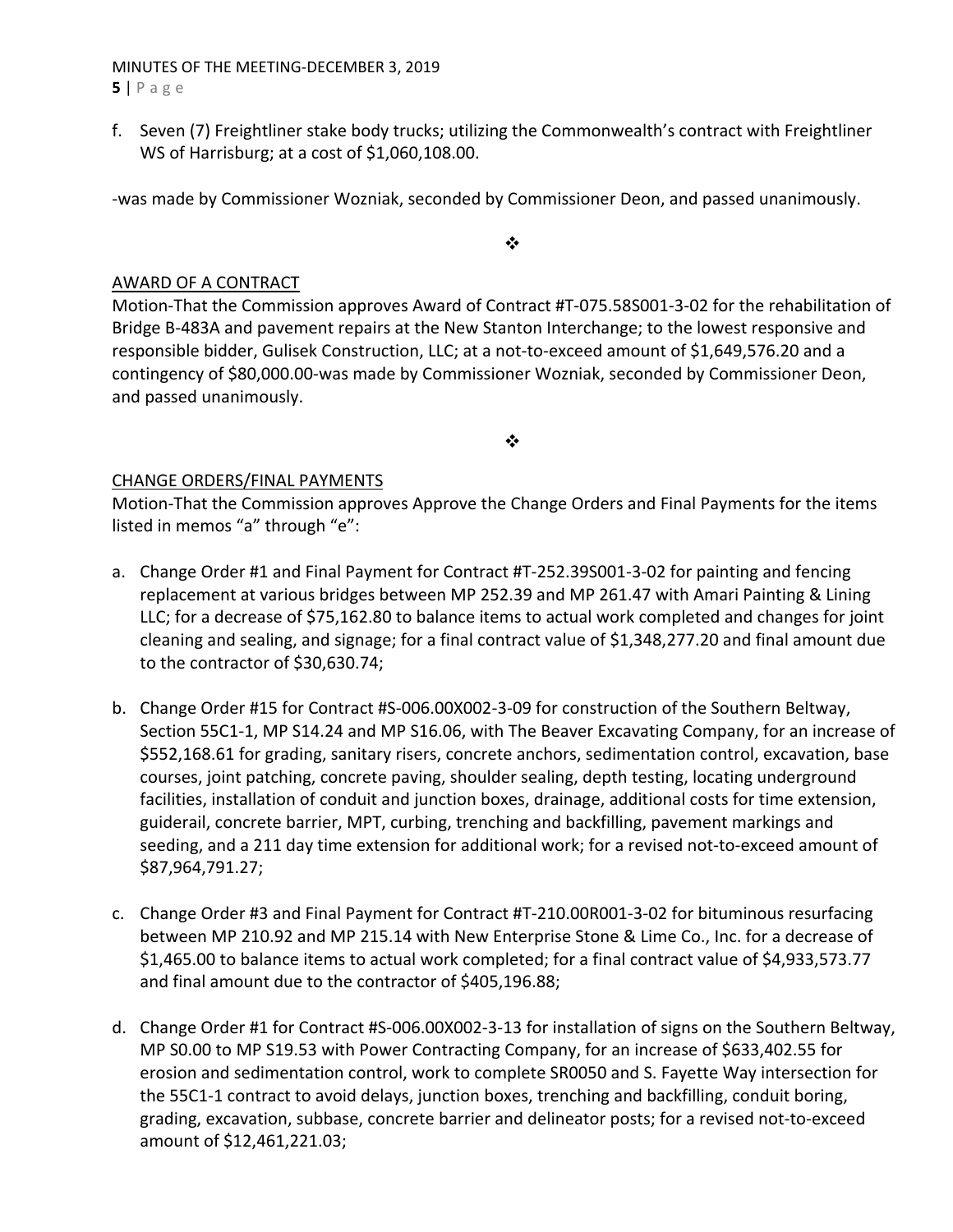### MINUTES OF THE MEETING‐DECEMBER 3, 2019 **6** | Page

e. Change Order #8 and Final Payment for Contract #T‐057.00R002‐3‐03 for bituminous resurfacing between MP 61.80 and MP 67.59 with Derry Construction Company, Inc., for a decrease of \$1,027,721.87 to balance items to actual work completed and changes for rock armor; for a final contract value of \$13,539,347.47 and final amount due to the contractor of \$371,627.49.

‐was made by Commissioner Wozniak, seconded by Commissioner Deon, and passed unanimously.

❖

# SWAPS and DERIVATIVE AGREEMENTS

Motion‐That the Commission approves the execution and delivery of International Swaps and Derivative Association (ISDA) protocol agreements, bi-lateral agreements, similar agreements and other instruments in order to meet requirements imposed upon financial institutions and other Commission counterparties arising from various regulatory provisions (collectively, "financial counterparty regulatory documents"); authorizing and approving any related formal or deemed amendments of various financial‐related contracts required to be modified in connection with the Commission executing and delivering such financial counterparty regulatory documents; authorizing the taking of further action; ratifying prior actions taken in furtherance of the purposes of this resolution; repealing inconsistent resolutions; and declaring that this resolution shall be liberally construed‐was made by Commissioner Wozniak, seconded by Commissioner Deon, and passed unanimously.

 $\bullet^{\bullet}_{\bullet} \bullet$ 

# PSPC AWARD

Motion‐That the Commission approve the award of services and authorize the negotiations and execution of an agreement with the selected firm for T00117, General Consulting Engineering Services:

● Michael Baker International, Inc.-AWARDED

‐was made by Commissioner Wozniak, seconded by Commissioner Deon, and passed unanimously.

# PENNSYLVANIA BULLETIN

Motion‐That the Commission approves issuance of temporary regulations to be published in the Pennsylvania Bulletin that will incorporate the AWZSE temporary regulations promulgated by PennDOT (Title 67 of the Pennsylvania Code (Transportation) at Chapter 105a, Automated Speed Enforcement Systems‐was made by Commissioner Wozniak, seconded by Commissioner Deon, and passed unanimously

 $\bullet^{\bullet}_{\mathbf{a}^{\bullet}}$ 

❖

# NEXT COMMISSION MEETING

The next meeting of the Pennsylvania Turnpike Commission will be held on Wednesday, December 18, 2019 beginning at 10:00 a.m.